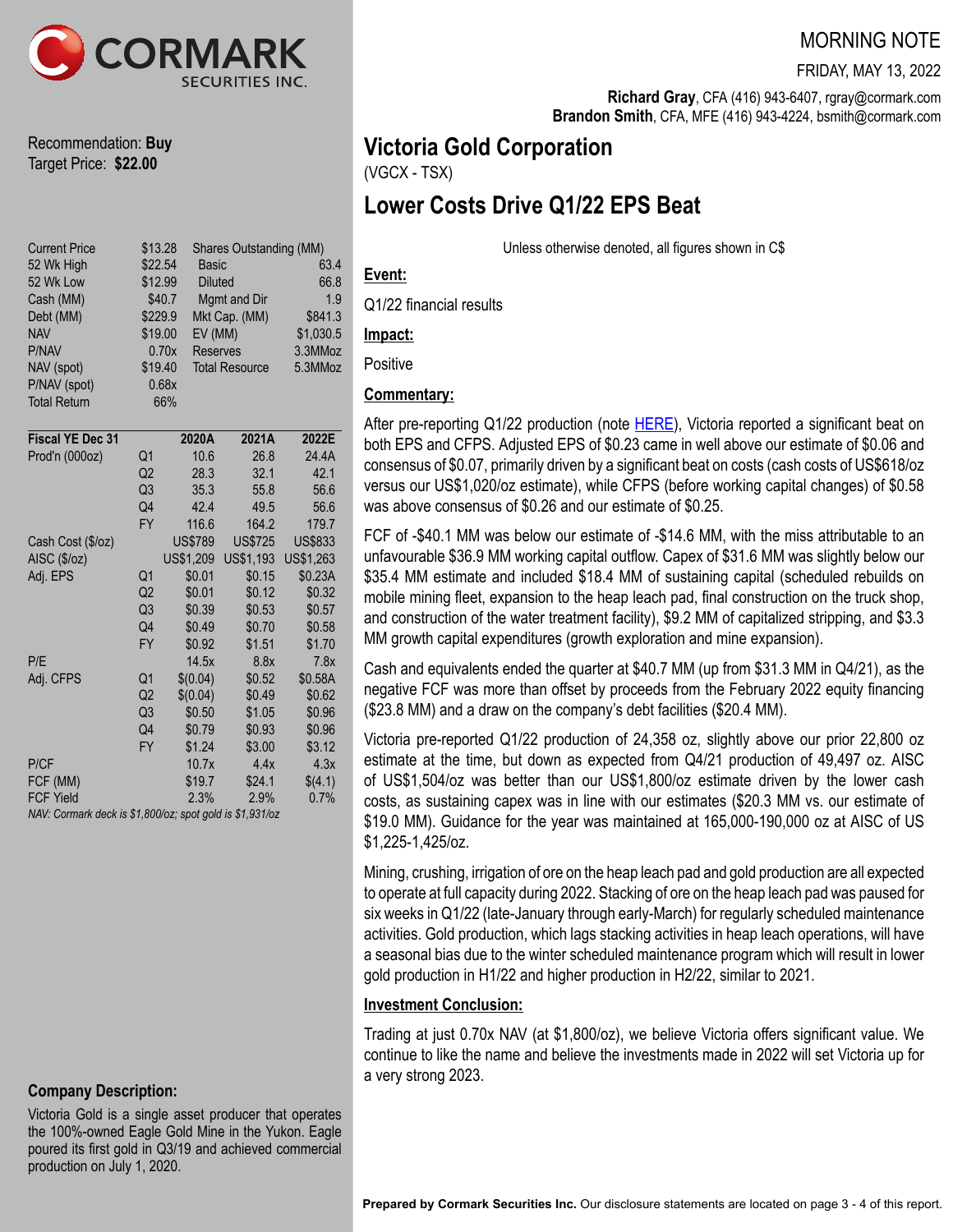

## MORNING NOTE

FRIDAY, MAY 13, 2022

**Richard Gray**, CFA (416) 943-6407, rgray@cormark.com **Brandon Smith**, CFA, MFE (416) 943-4224, bsmith@cormark.com

## **Figure 1: Quarterly Results & Changes to Estimates**

|                      |                | Q1/21A   | Q2/21A   | Q3/21A | Q4/21A  | Q1/22A   | 2020A   | 2021A   | 2022E   | 2023E   | 2024E   |
|----------------------|----------------|----------|----------|--------|---------|----------|---------|---------|---------|---------|---------|
| <b>UPDATED</b>       |                |          |          |        |         |          |         |         |         |         |         |
| Gold production      | 000 oz         | 26.8     | 32.1     | 55.8   | 49.5    | 24.4     | 116.6   | 164.2   | 179.7   | 230.4   | 248.3   |
| Cash costs           | $\sqrt{$}$ /0Z | \$713    | \$775    | \$708  | \$718   | \$618    | \$789   | \$725   | \$833   | \$835   | \$697   |
| AISC                 | $\sqrt[6]{oz}$ | \$1,586  | \$1,485  | \$961  | \$1,052 | \$1,504  | \$1,209 | \$1,193 | \$1,263 | \$1,041 | \$868   |
| <b>Adjusted EPS</b>  | C\$/share      | \$0.15   | \$0.12   | \$0.53 | \$0.70  | \$0.23   | \$0.92  | \$1.51  | \$1.70  | \$2.12  | \$3.04  |
| <b>Adjusted CFPS</b> | C\$/share      | \$0.52   | \$0.49   | \$1.05 | \$0.93  | \$0.58   | \$1.24  | \$3.00  | \$3.12  | \$3.64  | \$4.55  |
| Capital spending     | C\$ MM         | \$31.1   | \$25.7   | \$21.9 | \$20.1  | \$31.6   | \$80.3  | \$98.8  | \$172.2 | \$85.4  | \$79.1  |
| Free cash flow       | C\$ MM         | (\$21.1) | (\$18.3) | \$32.3 | \$31.1  | (\$40.1) | \$19.7  | \$24.1  | (\$4.1) | \$139.1 | \$210.9 |
| <b>PREVIOUS</b>      |                |          |          |        |         |          |         |         |         |         |         |
| Gold production      | 000 oz         | 26.8     | 32.1     | 55.8   | 49.     | 24.4     |         |         | 179.7   | 230.4   | 248.3   |
| Cash costs           | $\sqrt{$7}$    | \$713    | \$775    | \$708  | \$71    | \$1,020  |         |         | \$888   | \$835   | \$697   |
| <b>AISC</b>          | $\sqrt{$}$ /0Z | \$1.586  | \$1.485  | \$961  | \$1.052 | \$1,800  |         |         | \$1,311 | \$1,041 | \$868   |
| <b>Adjusted EPS</b>  | C\$/share      | \$0.15   | \$0.12   | \$0.53 | \$0.7   | \$0.06   |         |         | \$1.24  | \$2.12  | \$3.04  |
| <b>Adjusted CFPS</b> | C\$/share      | \$0.52   | \$0.49   | \$1.05 | \$0.9   | \$0.25   |         |         | \$2.49  | \$3.64  | \$4.55  |
| Capital spending     | C\$ MM         | \$31.1   | \$25.7   | \$21.9 | \$20    | \$35.4   |         |         | \$172.2 | \$85.4  | \$79.1  |
| Free cash flow       | C\$ MM         | (S21.1)  | (S18.3)  | \$32.3 | \$31    | (\$14.6) |         |         | \$6.8   | \$139.1 | \$210.9 |

Source: Cormark Securities Inc.

### **Figure 2: Production & Cost Profile Figure 3: FCF Profile**





Source: Cormark Securities Inc. Source: Cormark Securities Inc.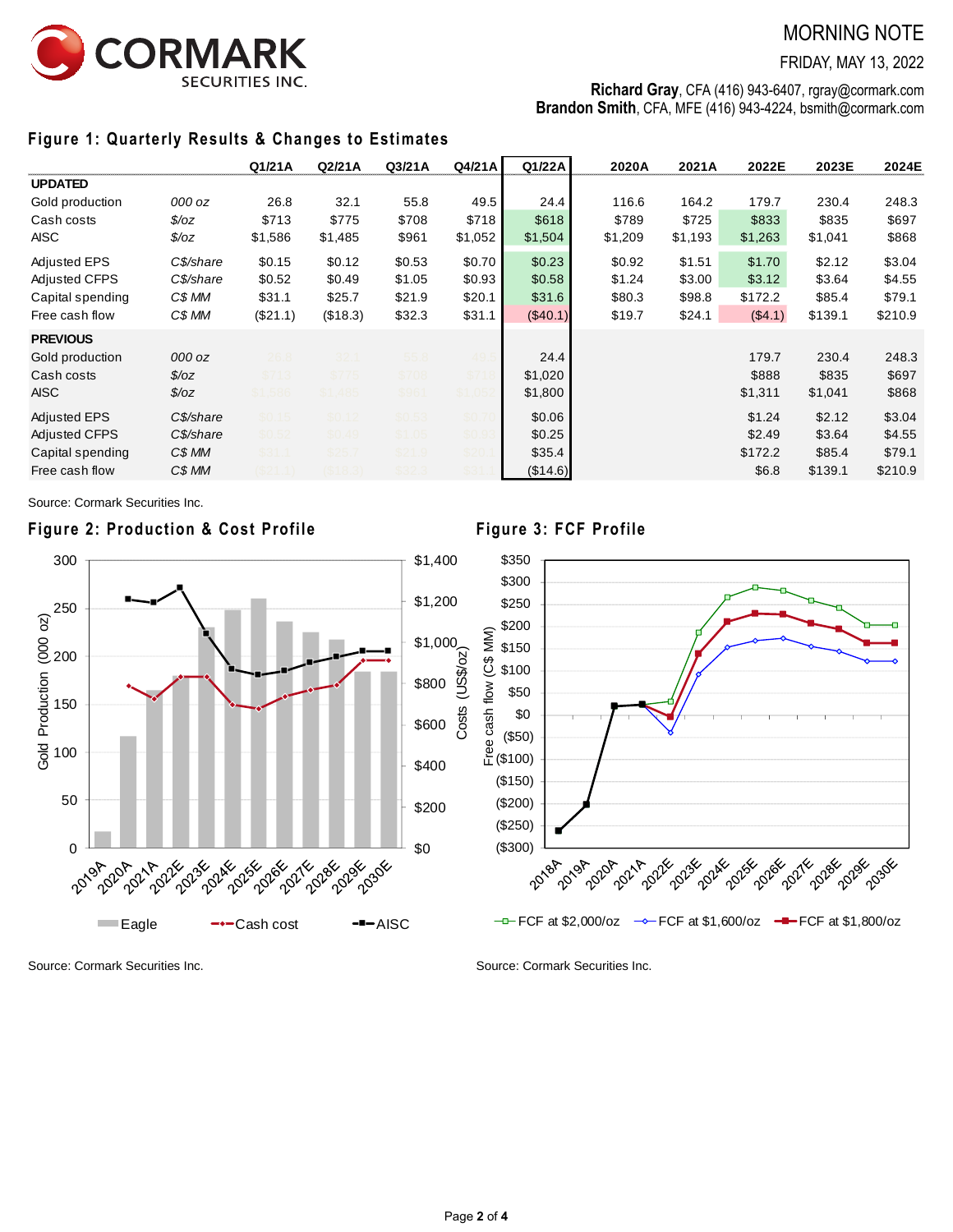

## MORNING NOTE

FRIDAY, MAY 13, 2022

**Richard Gray**, CFA (416) 943-6407, rgray@cormark.com **Brandon Smith**, CFA, MFE (416) 943-4224, bsmith@cormark.com



The analyst viewed the material operations of Victoria Gold Corporation.

The analyst, associate or any individual responsible for the preparation of this research, or a member of that person's household, has a long position in the shares or derivatives of Victoria Gold Corporation.

*This report has been prepared by Cormark Securities Inc., which is regulated by the Investment Industry Regulatory Organization of Canada ("IIROC"). Cormark Securities Inc. and, its wholly owned affiliate, Cormark Securities (USA) Limited (collectively ":CSI") are in compliance with IIROC and the Financial Industry Regulatory Authority research report rules and regulations where they apply. The firm does not receive compensation for any non-securities or non-investment banking related services. Neither the analyst nor the associate (if any), or any member of his/her household, serve as an officer, director or employee or serve in any advisory capacity of the subject company(ies) under their coverage.*

CSI actively solicit investment banking business, including underwriting and advisory services, from its research coverage list. As a result, although uncertain, revenue from these activities may be received at any time.

All relevant disclosures required by regulatory rules (including IIROC) and Cormark's recommendation statistics and research dissemination policies can be obtained at www.cormark.com.

Cormark will provide, upon request, a statement of its financial condition and a list of the names of its Directors and senior officers.